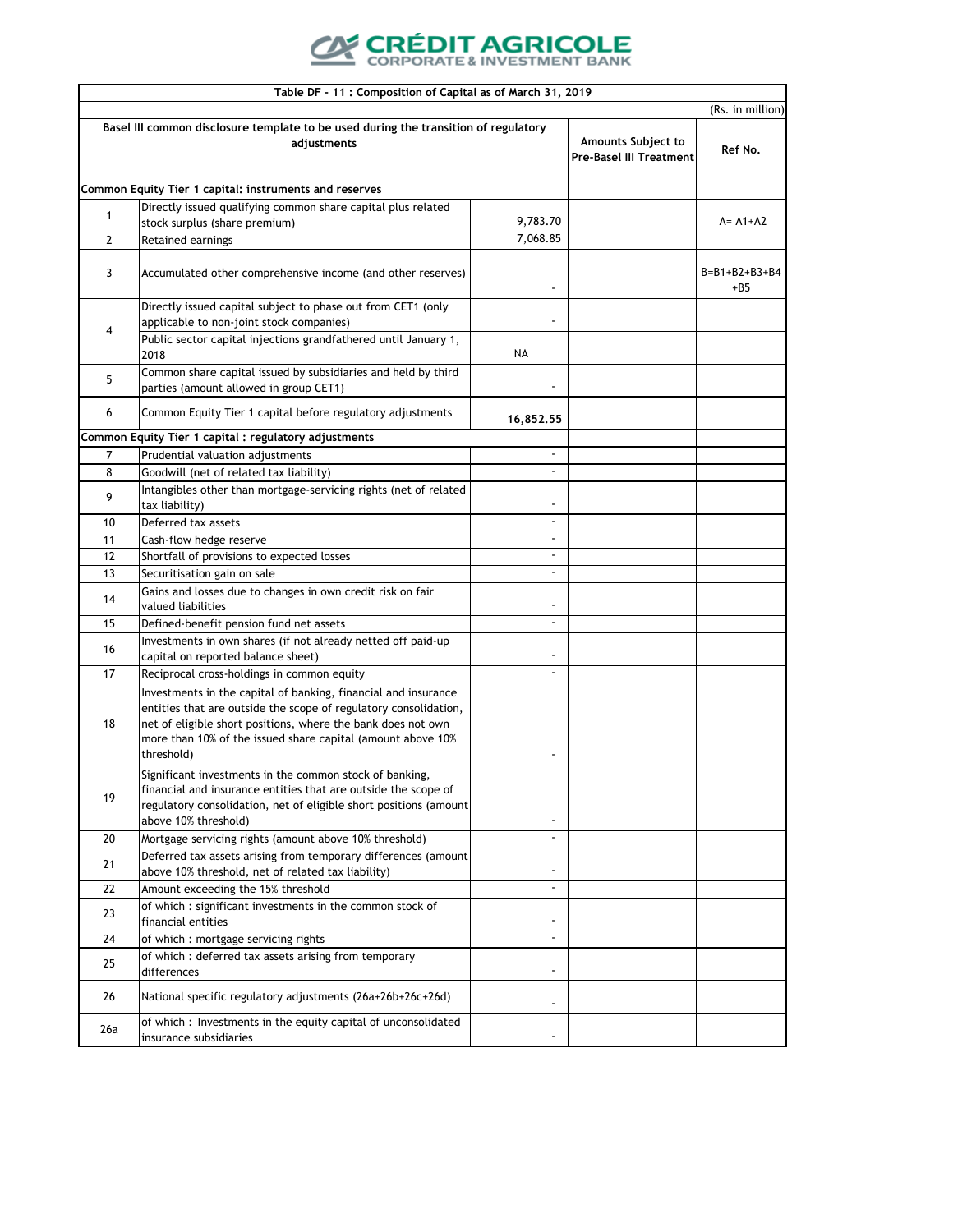

| 26 <sub>b</sub> | of which : Investments in the equity capital of unconsolidated                                                                  |                          |  |
|-----------------|---------------------------------------------------------------------------------------------------------------------------------|--------------------------|--|
|                 | non-financial subsidiaries                                                                                                      | $\overline{\phantom{a}}$ |  |
|                 | of which: Shortfall in the equity capital of majority owned                                                                     |                          |  |
| 26c             | financial entities which have not been consolidated with the<br>bank                                                            |                          |  |
|                 | of which: Unamortised pension funds expenditures                                                                                | $\overline{a}$           |  |
|                 | Regulatory Adjustments Applied to Common Equity Tier 1 in                                                                       |                          |  |
|                 | respect of Amounts Subject to Pre-Basel III Treatment                                                                           | $\overline{\phantom{a}}$ |  |
| 26d             | of which: [INSERT TYPE OF ADJUSTMENT] For example:                                                                              |                          |  |
|                 | filtering out of unrealised losses on AFS debt securities (not                                                                  |                          |  |
|                 | relevant in Indian context)                                                                                                     | $\overline{\phantom{a}}$ |  |
|                 | of which: [INSERT TYPE OF ADJUSTMENT]                                                                                           | $\overline{\phantom{a}}$ |  |
|                 | of which: [INSERT TYPE OF ADJUSTMENT]                                                                                           | $\overline{a}$           |  |
|                 | Regulatory adjustments applied to Common Equity Tier 1 due                                                                      |                          |  |
| 27              | to insufficient Additional Tier 1 and Tier 2 to cover deductions                                                                | $\overline{\phantom{a}}$ |  |
| 28              | Total regulatory adjustments to Common equity Tier 1                                                                            |                          |  |
| 29              | Common Equity Tier 1 capital (CET1)                                                                                             | 16,852.55                |  |
|                 | Additional Tier 1 capital : instruments                                                                                         |                          |  |
|                 | Directly issued qualifying Additional Tier 1 instruments plus                                                                   |                          |  |
| 30              | related stock surplus (share premium) (31+32)                                                                                   | $\overline{\phantom{a}}$ |  |
|                 | of which : classified as equity under applicable accounting                                                                     |                          |  |
| 31              | standards (Perpetual Non-Cumulative Preference Shares)                                                                          | $\overline{\phantom{a}}$ |  |
| 32              | of which: classified as liabilities under applicable accounting                                                                 |                          |  |
|                 | standards (Perpetual debt Instruments)                                                                                          | $\overline{\phantom{a}}$ |  |
| 33              | Directly issued capital instruments subject to phase out from                                                                   |                          |  |
|                 | <b>Additional Tier 1</b>                                                                                                        | $\overline{\phantom{a}}$ |  |
|                 | Additional Tier 1 instruments (and CET1 instruments not                                                                         |                          |  |
| 34              | included in row 5) issued by subsidiaries and held by third                                                                     | $\overline{\phantom{a}}$ |  |
|                 | parties (amount allowed in group AT1)<br>of which: instruments issued by subsidiaries subject to phase                          |                          |  |
| 35              | out                                                                                                                             |                          |  |
| 36              | Additional Tier 1 capital before regulatory adjustments                                                                         | $\overline{\phantom{a}}$ |  |
|                 | Additional Tier 1 capital: regulatory adjustments                                                                               |                          |  |
| 37              | Investments in own Additional Tier 1 instruments                                                                                | $\overline{\phantom{a}}$ |  |
| 38              | Reciprocal cross-holdings in Additional Tier 1 instruments                                                                      |                          |  |
|                 | Investments in the capital of banking, financial and insurance                                                                  |                          |  |
|                 | entities that are outside the scope of regulatory consolidation,                                                                |                          |  |
| 39              | net of eligible short positions, where the bank does not own                                                                    |                          |  |
|                 | more than 10% of the issued common share capital of the entity                                                                  |                          |  |
|                 | (amount above 10% threshold)                                                                                                    | $\overline{\phantom{a}}$ |  |
| 40              | Significant investments in the capital of banking, financial and<br>insurance entities that are outside the scope of regulatory |                          |  |
|                 | consolidation (net of eligible short positions)                                                                                 | $\overline{\phantom{a}}$ |  |
| 41              | National specific regulatory adjustments (41a+41b)                                                                              | $\overline{\phantom{a}}$ |  |
|                 | Investments in the Additional Tier 1 capital of unconsolidated                                                                  |                          |  |
| 41a             | insurance subsidiaries                                                                                                          | $\overline{\phantom{a}}$ |  |
|                 | Shortfall in the Additional Tier 1 capital of majority owned                                                                    |                          |  |
|                 | financial entities which have not been consolidated with the                                                                    |                          |  |
|                 | bank                                                                                                                            |                          |  |
|                 | Regulatory Adjustments Applied to Additional Tier 1 in respect                                                                  |                          |  |
| 41 <sub>b</sub> | of Amounts Subject to Pre-Basel III Treatment                                                                                   | $\overline{\phantom{a}}$ |  |
|                 | of which: [INSERT TYPE OF ADJUSTMENT e.g. DTAs]                                                                                 | $\overline{\phantom{a}}$ |  |
|                 | of which: [INSERT TYPE OF ADJUSTMENT e.g. existing<br>adjustments which are deducted from Tier 1 at 50%]                        |                          |  |
|                 | of which: [INSERT TYPE OF ADJUSTMENT]                                                                                           | $\frac{1}{2}$            |  |
|                 | Regulatory adjustments applied to Additional Tier 1 due to                                                                      |                          |  |
| 42              | insufficient Tier 2 to cover deductions                                                                                         | $\overline{\phantom{a}}$ |  |
|                 | Total regulatory adjustments to Additional Tier 1 capital                                                                       |                          |  |
| 43              |                                                                                                                                 | $\overline{\phantom{a}}$ |  |
| 44              | Additional Tier 1 capital (AT1)                                                                                                 | $\overline{\phantom{a}}$ |  |
| 44a             | Additional Tier 1 capital reckoned for capital adequacy                                                                         | $\blacksquare$           |  |
| 45              | Tier 1 capital (T1 = CET1 + Admissible AT1) (29 + 44a)                                                                          | 16,852.55                |  |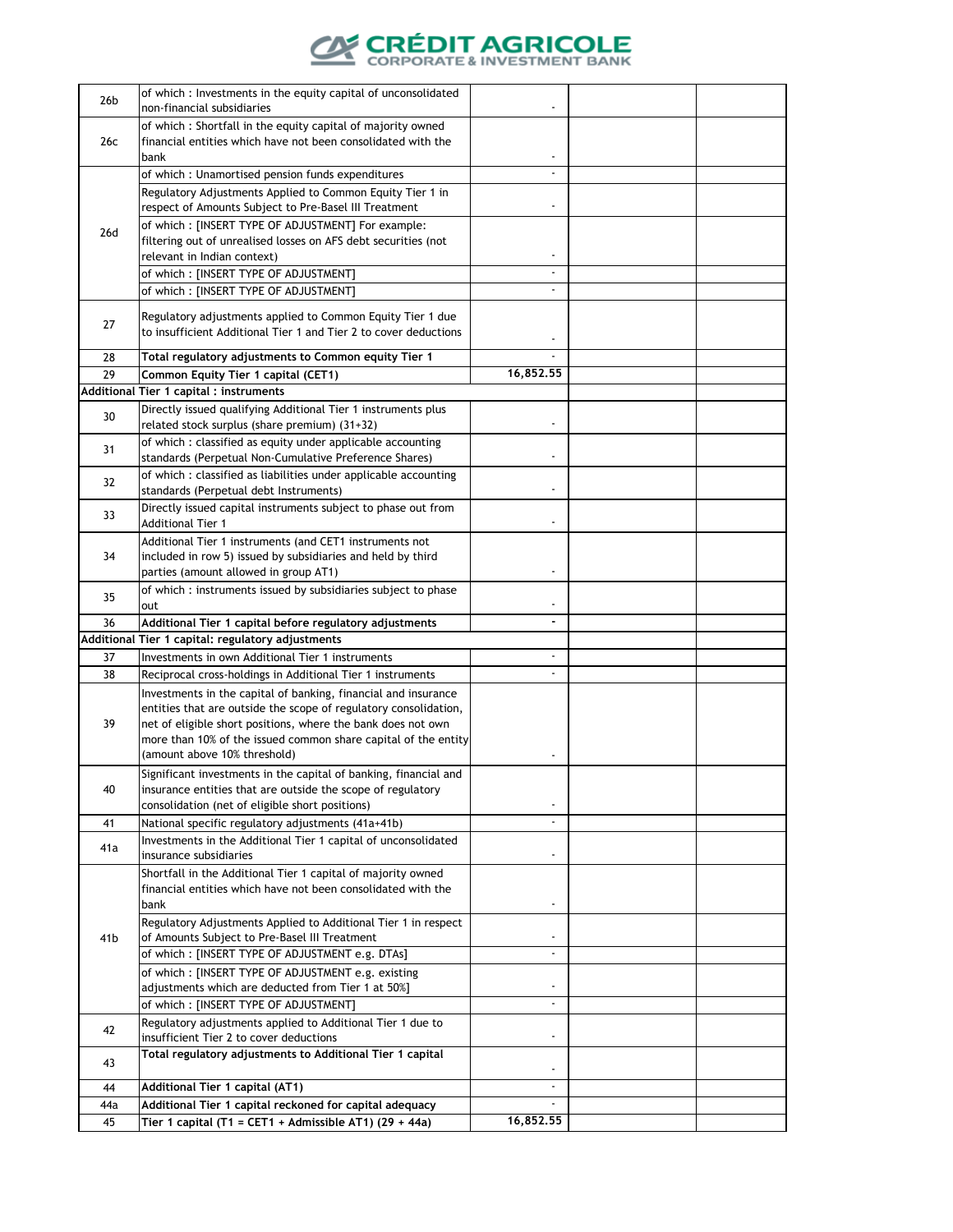

|                 | Tier 2 capital : instruments and provisions                       |                                 |                    |
|-----------------|-------------------------------------------------------------------|---------------------------------|--------------------|
|                 | Directly issued qualifying Tier 2 instruments plus related stock  |                                 |                    |
| 46              | surplus                                                           | 3,009.95                        | $D=D1$             |
|                 | Directly issued capital instruments subject to phase out from     |                                 |                    |
| 47              | Tier 2                                                            |                                 | $C = C1$           |
|                 | Tier 2 instruments (and CET1 and AT1 instruments not included     |                                 |                    |
| 48              | in rows 5 or 34) issued by subsidiaries and held by third parties |                                 |                    |
|                 | (amount allowed in group Tier 2)                                  | $\overline{\phantom{a}}$        |                    |
|                 | of which: instruments issued by subsidiaries subject to phase     |                                 |                    |
| 49              | out                                                               |                                 |                    |
| 50              | Provisions                                                        | 1,059.72                        | $E = E1 + E2 + E3$ |
| 51              | Tier 2 capital before regulatory adjustments                      | 4,069.67                        |                    |
|                 | Tier 2 capital: regulatory adjustments                            |                                 |                    |
| 52              | Investments in own Tier 2 instruments                             | $\overline{\phantom{a}}$        |                    |
| 53              | Reciprocal cross-holdings in Tier 2 instruments                   |                                 |                    |
|                 |                                                                   |                                 |                    |
|                 | Investments in the capital of banking, financial and insurance    |                                 |                    |
|                 | entities that are outside the scope of regulatory consolidation,  |                                 |                    |
| 54              | net of eligible short positions, where the bank does not own      |                                 |                    |
|                 | more than 10% of the issued common share capital of the entity    |                                 |                    |
|                 | (amount above the 10% threshold)                                  |                                 |                    |
|                 | Significant investments in the capital banking, financial and     |                                 |                    |
| 55              | insurance entities that are outside the scope of regulatory       |                                 |                    |
|                 | consolidation (net of eligible short positions)                   |                                 |                    |
| 56              | National specific regulatory adjustments (56a+56b)                |                                 |                    |
|                 | of which: Investments in the Tier 2 capital of unconsolidated     |                                 |                    |
| 56a             | insurance subsidiaries                                            | $\centering \label{eq:reduced}$ |                    |
|                 | of which: Shortfall in the Tier 2 capital of majority owned       |                                 |                    |
|                 | financial entities which have not been consolidated with the      |                                 |                    |
|                 | bank                                                              |                                 |                    |
|                 | Regulatory Adjustments Applied To Tier 2 in respect of            |                                 |                    |
| 56 <sub>b</sub> | Amounts Subject to Pre-Basel III Treatment                        |                                 |                    |
|                 | of which : [INSERT TYPE OF ADJUSTMENT e.g. existing               |                                 |                    |
|                 | adjustments which are deducted from Tier 2 at 50%]                |                                 |                    |
|                 | of which: [INSERT TYPE OF ADJUSTMENT]                             | $\blacksquare$                  |                    |
| 57              | Total regulatory adjustments to Tier 2 capital                    |                                 |                    |
| 58              | Tier 2 capital (T2)                                               | 4,069.67                        |                    |
| 58a             | Tier 2 capital reckoned for capital adequacy                      | 4,069.67                        |                    |
|                 | Excess Additional Tier 1 capital reckoned as Tier 2 capital       |                                 |                    |
| 58b             |                                                                   |                                 |                    |
|                 | Total Tier 2 capital admissible for capital adequacy (58a +       |                                 |                    |
| 58c             | 58b)                                                              | 4,069.67                        |                    |
|                 | Total capital (TC = T1 + Admissible T2) (45 + 58c)                | 20,922.22                       |                    |
|                 | Risk Weighted Assets in respect of Amounts Subject to Pre-        |                                 |                    |
| 59              | <b>Basel III Treatment</b>                                        |                                 |                    |
|                 | of which: [INSERT TYPE OF ADJUSTMENT]                             | $\blacksquare$                  |                    |
|                 | of which :                                                        |                                 |                    |
| 60              | Total risk weighted assets (60a + 60b + 60c)                      | 164,189.61                      |                    |
| 60a             | of which: total credit risk weighted assets                       | 134,655.81                      |                    |
| 60b             | of which : total market risk weighted assets                      | 28,626.81                       |                    |
| 60c             | of which : total operational risk weighted assets                 | 906.99                          |                    |
|                 |                                                                   |                                 |                    |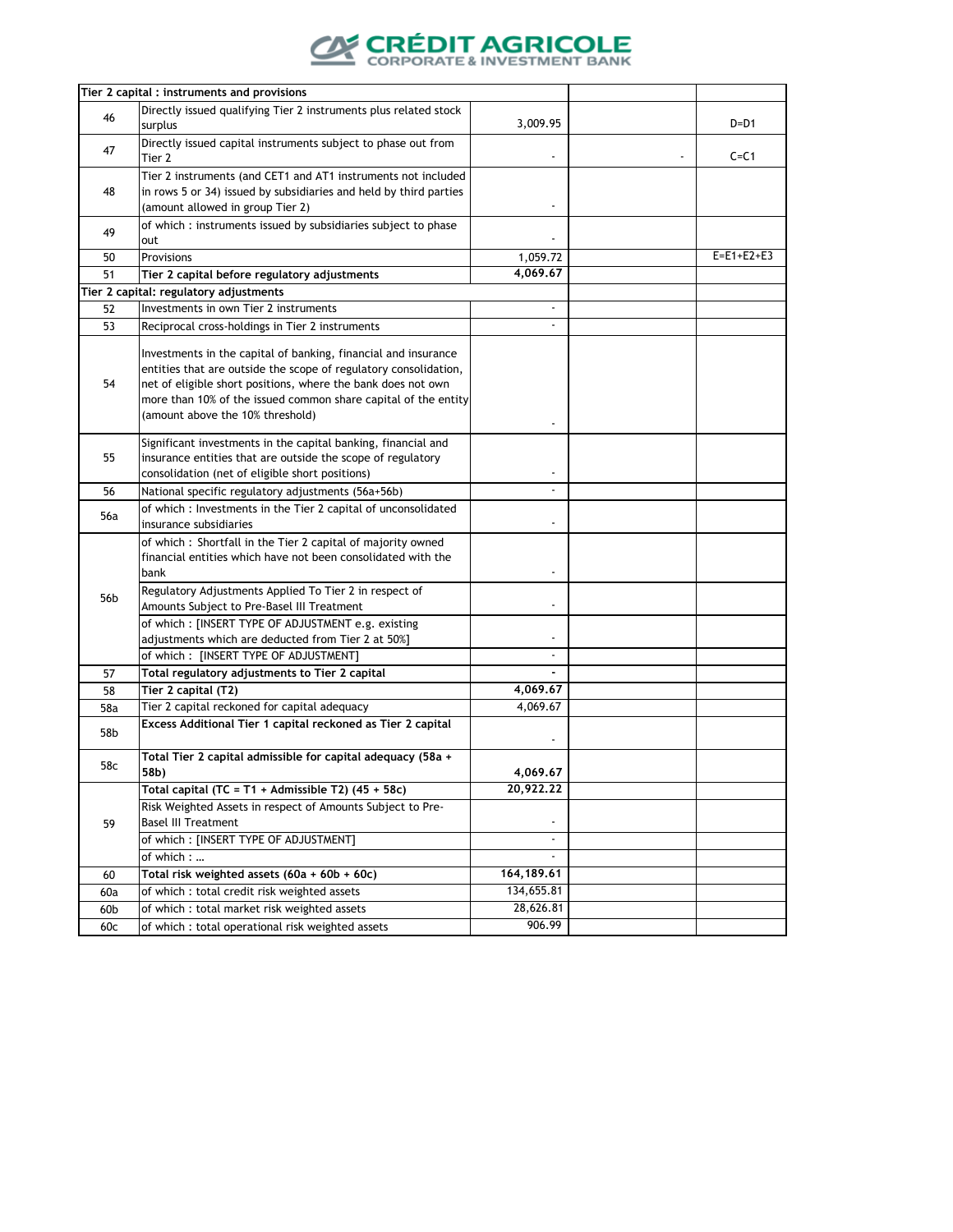

| <b>Capital ratios</b> |                                                                                      |                              |                    |
|-----------------------|--------------------------------------------------------------------------------------|------------------------------|--------------------|
| 61                    | Common Equity Tier 1 (as a percentage of risk weighted assets)                       |                              |                    |
|                       |                                                                                      | 10.26%                       |                    |
| 62                    | Tier 1 (as a percentage of risk weighted assets)                                     | 10.26%                       |                    |
| 63                    | Total capital (as a percentage of risk weighted assets)                              | 12.74%                       |                    |
| 64                    | Institution specific buffer requirement (minimum CET1                                |                              |                    |
|                       | requirement plus capital conservation and countercyclical                            |                              |                    |
|                       | buffer requirements, expressed as a percentage of risk                               |                              |                    |
|                       | weighted assets)                                                                     | 7.375%                       |                    |
| 65                    | of which : capital conservation buffer requirement                                   | 1.875%                       |                    |
| 66                    | of which : bank specific countercyclical buffer requirement                          | 0.00%                        |                    |
| 67                    | of which: G-SIB buffer requirement                                                   | 0.00%                        |                    |
| 68                    | Common Equity Tier 1 available to meet buffers (as a                                 |                              |                    |
|                       | percentage of risk weighted assets)                                                  | 2.89%                        |                    |
|                       | National minima (if different from Basel III)                                        |                              |                    |
| 69                    | National Common Equity Tier 1 minimum ratio (if different                            |                              |                    |
|                       | from Basel III minimum)                                                              | 5.50%                        |                    |
| 70                    | National Tier 1 minimum ratio (if different from Basel III                           |                              |                    |
|                       | minimum)                                                                             | 7.00%                        |                    |
| 71                    | National total capital minimum ratio (if different from Basel III                    |                              |                    |
|                       | minimum)                                                                             | 9.00%                        |                    |
|                       | Amounts below the thresholds for deduction (before risk weighting)                   |                              |                    |
| 72                    | Non-significant investments in the capital of other financial                        | $\overline{a}$               |                    |
|                       | entities                                                                             |                              |                    |
| 73                    | Significant investments in the common stock of financial                             | $\overline{a}$               |                    |
|                       | entities                                                                             |                              |                    |
| 74                    | Mortgage servicing rights (net of related tax liability)                             | $\overline{\phantom{a}}$     |                    |
| 75                    | Deferred tax assets arising from temporary differences (net of                       | $\overline{\phantom{a}}$     |                    |
|                       | related tax liability)                                                               |                              |                    |
|                       | Applicable caps on the inclusion of provisions in Tier 2                             |                              |                    |
| 76                    |                                                                                      |                              |                    |
|                       | Provisions eligible for inclusion in Tier 2 in respect of exposures                  |                              |                    |
|                       | subject to standardised approach (prior to application of cap)                       | 1,059.72                     | $E = E1 + E2 + E3$ |
| 77                    | Cap on inclusion of provisions in Tier 2 under standardised                          |                              |                    |
|                       | approach                                                                             | 1,683.20                     |                    |
| 78                    | Provisions eligible for inclusion in Tier 2 in respect of exposures                  |                              |                    |
|                       | subject to internal ratings-based approach (prior to application                     |                              |                    |
|                       | of cap)                                                                              |                              |                    |
| 79                    | Cap for inclusion of provisions in Tier 2 under internal ratings-                    |                              |                    |
|                       | based approach                                                                       |                              |                    |
|                       | Capital instruments subject to phase-out arrangements (only applicable between March |                              |                    |
| 80                    | Current cap on CET1 instruments subject to phase out                                 |                              |                    |
|                       | arrangements                                                                         | $\overline{\phantom{a}}$     |                    |
| 81                    | Amount excluded from CET1 due to cap (excess over cap after                          |                              |                    |
|                       | redemptions and maturities)                                                          | $\overline{\phantom{a}}$     |                    |
| 82                    | Current cap on AT1 instruments subject to phase out                                  |                              |                    |
|                       | arrangements                                                                         | $\overline{\phantom{a}}$     |                    |
| 83                    | Amount excluded from AT1 due to cap (excess over cap after                           |                              |                    |
|                       | redemptions and maturities)                                                          | ۰                            |                    |
| 84                    | Current cap on T2 instruments subject to phase out                                   |                              |                    |
|                       | arrangements                                                                         | $\overline{\phantom{a}}$     | C <sub>1</sub>     |
| 85                    | Amount excluded from T2 due to cap (excess over cap after                            |                              |                    |
|                       | redemptions and maturities)                                                          | $\qquad \qquad \blacksquare$ | C <sub>1</sub>     |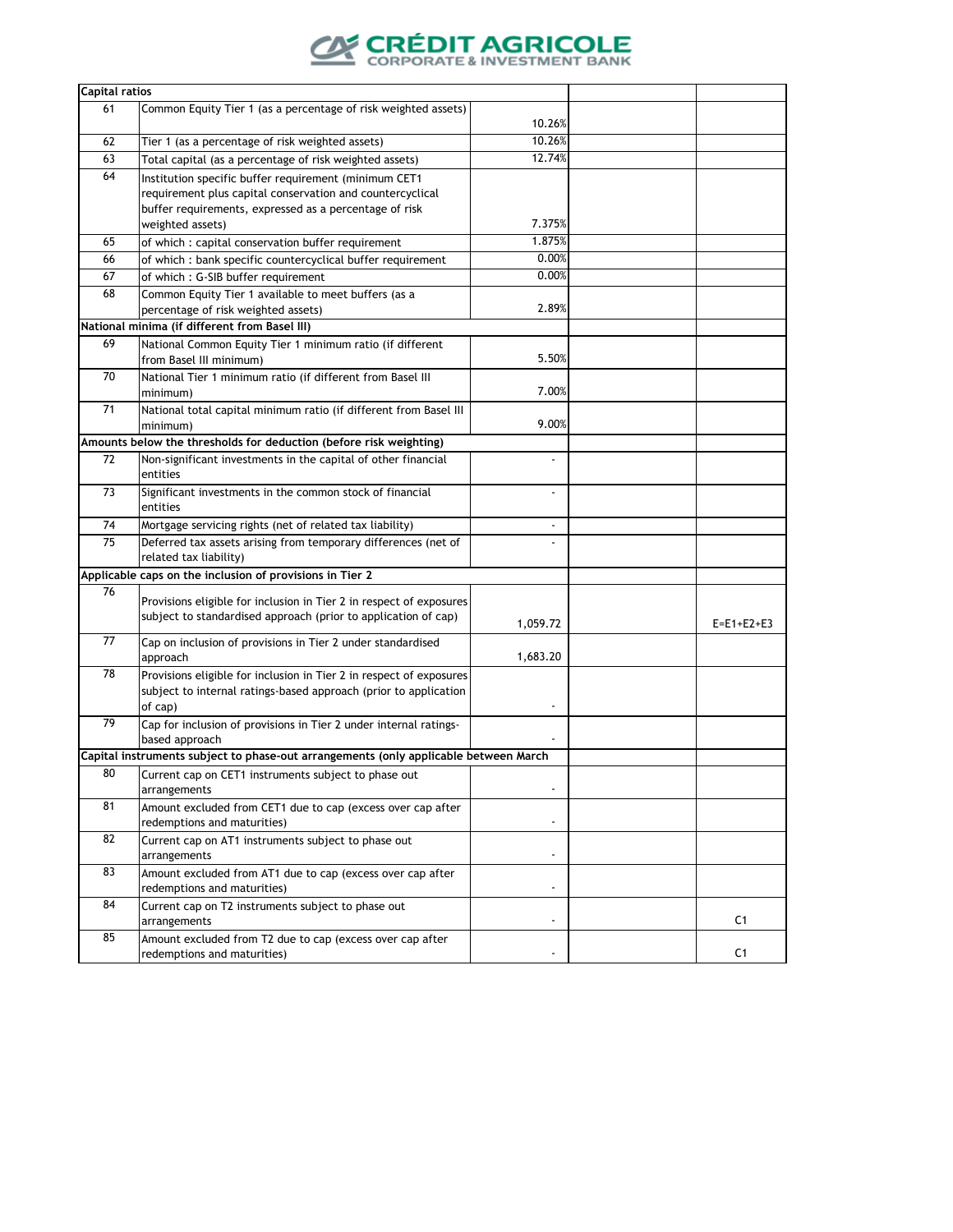

|                               | Notes to the template                                                                                                                                                                                     |                 |
|-------------------------------|-----------------------------------------------------------------------------------------------------------------------------------------------------------------------------------------------------------|-----------------|
| Row No.<br>of the<br>template | Particular                                                                                                                                                                                                | (Rs.in million) |
|                               | Deferred tax assets associated with accumulated losses                                                                                                                                                    |                 |
| 10 <sup>1</sup>               | Deferred tax assets (excluding those associated with accumulated losses) net of<br>Deferred tax liability                                                                                                 |                 |
|                               | Total as indicated in row 10                                                                                                                                                                              | $\blacksquare$  |
|                               | If investments in insurance subsidiaries are not deducted fully from capital and<br>instead considered under 10% threshold for deduction, the resultant increase in<br>the capital of bank                | <b>NA</b>       |
| 19                            | of which: Increase in Common Equity Tier 1 capital                                                                                                                                                        | <b>NA</b>       |
|                               | of which : Increase in Additional Tier 1 capital                                                                                                                                                          | <b>NA</b>       |
|                               | of which: Increase in Tier 2 capital                                                                                                                                                                      | <b>NA</b>       |
| 26 <sub>b</sub>               | If investments in the equity capital of unconsolidated non-financial subsidiaries are<br>not deducted and hence, risk weighted then :                                                                     | <b>NA</b>       |
|                               | (i) Increase in Common Equity Tier 1 capital                                                                                                                                                              | <b>NA</b>       |
|                               | (ii) Increase in risk weighted assets                                                                                                                                                                     | <b>NA</b>       |
| 44a                           | Excess Additional Tier 1 capital not reckoned for capital adequacy (difference<br>between Additional Tier 1 capital as reported in row 44 and admissible Additional<br>Tier 1 capital as reported in 44a) |                 |
|                               | of which: Excess Additional Tier 1 capital which is considered as Tier 2 capital<br>under row 58b                                                                                                         |                 |
| 50                            | Eligible Provisions included in Tier 2 capital                                                                                                                                                            | 1,059.72        |
|                               | Eligible Revaluation Reserves included in Tier 2 capital                                                                                                                                                  |                 |
|                               | Total of row 50                                                                                                                                                                                           | 1.059.72        |
| 58a                           | Excess Tier 2 capital not reckoned for capital adequacy (difference between Tier 2<br>capital as reported in row 58 and T2 as reported in 58a)                                                            |                 |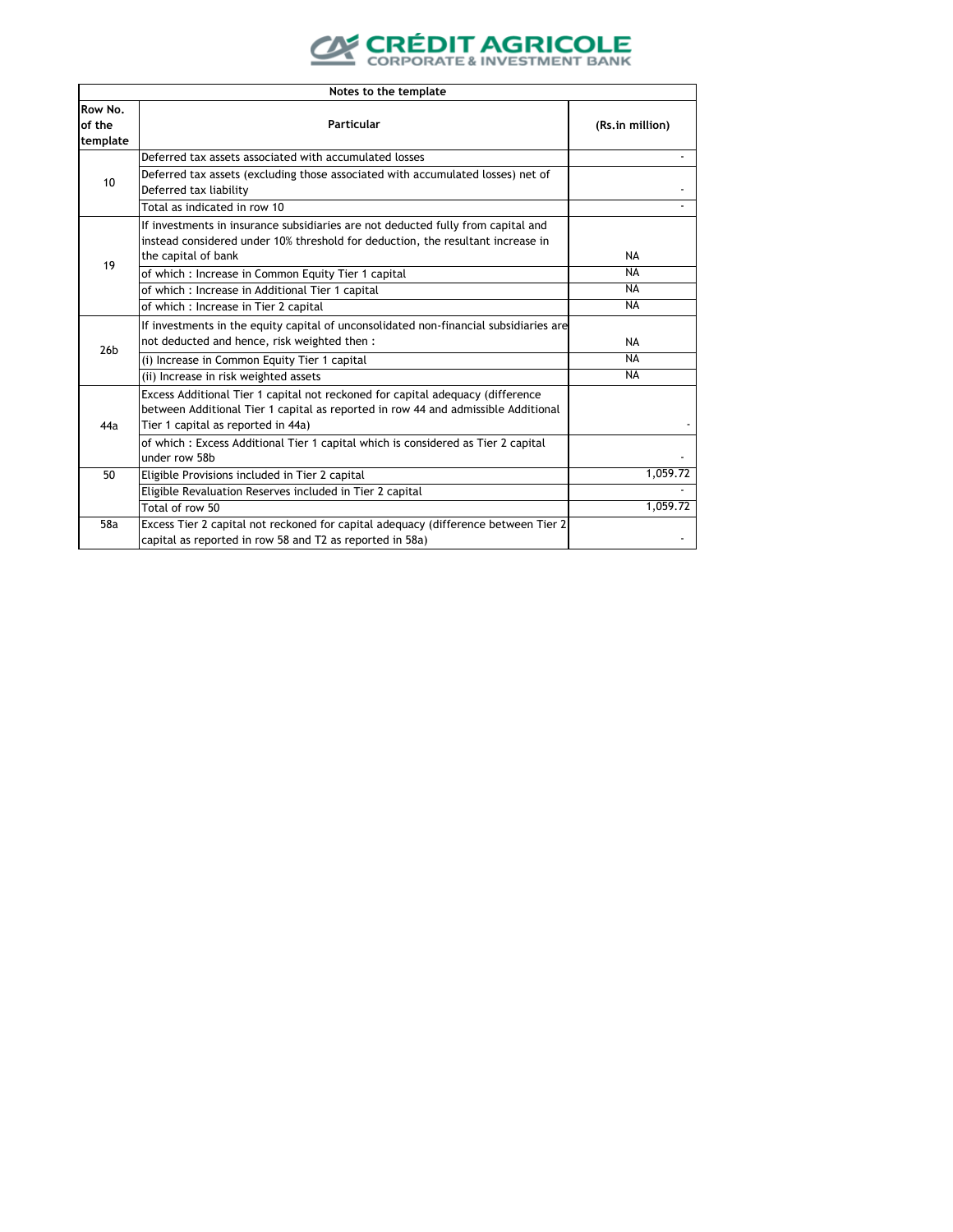

|   |                                  |                                                          | Balance sheet as in<br>financial statements<br>As on reporting date | (Rs. in million)<br><b>Balance sheet</b><br>under regulatory<br>scope of<br>consolidation<br>As on reporting |
|---|----------------------------------|----------------------------------------------------------|---------------------------------------------------------------------|--------------------------------------------------------------------------------------------------------------|
|   | <b>Capital &amp; Liabilities</b> |                                                          |                                                                     | date                                                                                                         |
|   | i.                               | Paid-up Capital                                          | 9,783.70                                                            | 9,783.70                                                                                                     |
|   |                                  | Reserves & Surplus                                       | 7,315.80                                                            | 7,315.80                                                                                                     |
|   |                                  | Minority Interest                                        |                                                                     |                                                                                                              |
|   |                                  | <b>Total Capital</b>                                     | 17,099.50                                                           | 17,099.50                                                                                                    |
|   | ii.                              | Deposits                                                 | 27,048.62                                                           | 27,048.62                                                                                                    |
|   |                                  | of which: Deposits from banks                            | 55.84                                                               | 55.84                                                                                                        |
|   |                                  | of which: Customer deposits                              | 26,992.78                                                           | 26,992.78                                                                                                    |
|   |                                  | of which: Other deposits (pl. specify)                   |                                                                     |                                                                                                              |
|   | iii.                             | <b>Borrowings</b>                                        | 34,464.27                                                           | 34,464.27                                                                                                    |
|   |                                  | of which : From RBI                                      | 920.00                                                              | 920.00                                                                                                       |
|   |                                  | of which: From banks                                     | 14,000.00                                                           | 14,000.00                                                                                                    |
|   |                                  | of which : From other institutions & agencies            | 1,898.66                                                            | 1,898.66                                                                                                     |
|   |                                  | of which: Others (Banks Outside India)                   | 8,793.77                                                            | 8,793.77                                                                                                     |
|   |                                  | of which: Capital instruments                            | 8,851.84                                                            | 8,851.84                                                                                                     |
|   | iv.                              | Other liabilities & provisions                           | 75,819.95                                                           | 75,819.95                                                                                                    |
|   | Total                            |                                                          | 154,432.34                                                          | 154,432.34                                                                                                   |
| B | Assets                           |                                                          |                                                                     |                                                                                                              |
|   | i.                               | Cash and balances with Reserve Bank of India             | 2,340.79                                                            | 2,340.79                                                                                                     |
|   |                                  | Balance with banks and money at call and short notice    | 8,990.40                                                            | 8,990.40                                                                                                     |
|   | ii.                              | Investments:                                             | 23,021.47                                                           | 23,021.47                                                                                                    |
|   |                                  | of which: Government securities                          | 23,021.47                                                           | 23,021.47                                                                                                    |
|   |                                  | of which: Other approved securities                      | ٠                                                                   |                                                                                                              |
|   |                                  | of which: Shares                                         | ÷.                                                                  | $\overline{\phantom{a}}$                                                                                     |
|   |                                  | of which: Debentures & Bonds                             | $\sim$                                                              |                                                                                                              |
|   |                                  | of which: Subsidiaries / Joint Ventures / Associates     | $\sim$                                                              | ٠                                                                                                            |
|   |                                  | of which : Others (Commercial Papers, Mutual Funds etc.) | $\sim$                                                              |                                                                                                              |
|   | iii.                             | <b>Loans and advances</b>                                | 50,309.61                                                           | 50,309.61                                                                                                    |
|   |                                  | of which: Loans and advances to banks                    |                                                                     |                                                                                                              |
|   |                                  | of which: Loans and advances to customers                | 50,309.61                                                           | 50,309.61                                                                                                    |
|   | iv.                              | <b>Fixed assets</b>                                      | 229.84                                                              | 229.84                                                                                                       |
|   | v.                               | Other assets                                             | 69,540.23                                                           | 69,540.23                                                                                                    |
|   |                                  | of which : Goodwill and intangible assets                | $\sim$                                                              |                                                                                                              |
|   |                                  | of which: Deferred tax assets                            |                                                                     |                                                                                                              |
|   | vi.                              | <b>Goodwill on consolidation</b>                         | $\blacksquare$                                                      | $\blacksquare$                                                                                               |
|   | vii.                             | Debit balance in Profit & Loss account                   |                                                                     |                                                                                                              |
|   | <b>Total Assets</b>              |                                                          | 154,432.34                                                          | 154,432.34                                                                                                   |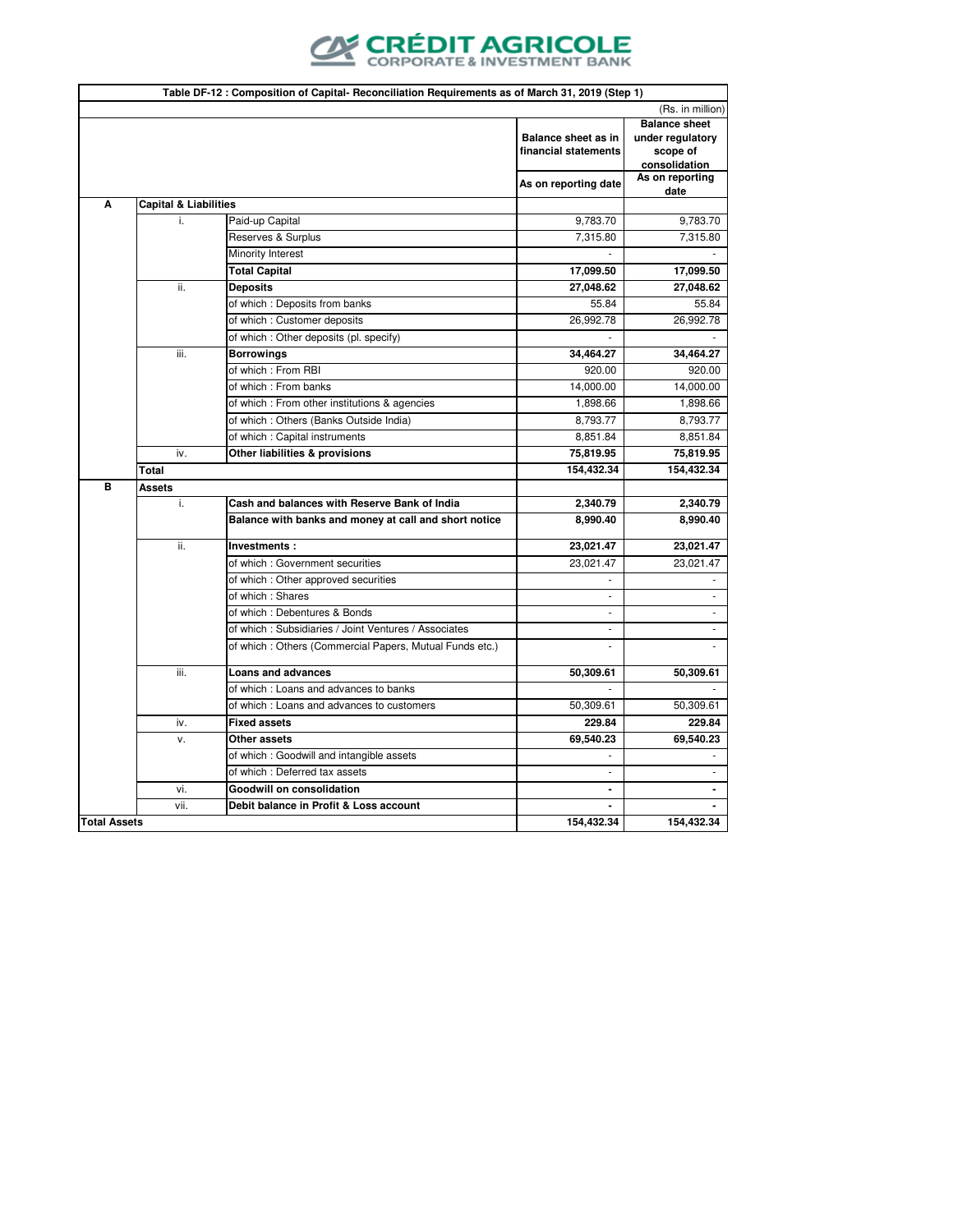

| Table DF-12 : Composition of Capital- Reconciliation Requirements as of March 31, 2019 (Step 2) |                                  |                                                           |                                             |                                                                       |                |
|-------------------------------------------------------------------------------------------------|----------------------------------|-----------------------------------------------------------|---------------------------------------------|-----------------------------------------------------------------------|----------------|
|                                                                                                 | (Rs. in million)                 |                                                           |                                             |                                                                       |                |
|                                                                                                 |                                  |                                                           | Balance sheet as in<br>financial statements | <b>Balance sheet</b><br>under regulatory<br>scope of<br>consolidation | Ref No.        |
|                                                                                                 |                                  |                                                           | As on reporting date                        | As on reporting<br>date                                               |                |
| Α                                                                                               | <b>Capital &amp; Liabilities</b> |                                                           |                                             |                                                                       |                |
|                                                                                                 | i.                               | Paid-up Capital                                           | 9,783.70                                    | 9,783.70                                                              |                |
|                                                                                                 |                                  | of which: Amount eligible for CET1                        | 9,783.70                                    | 9,783.70                                                              | A1             |
|                                                                                                 |                                  | of which : Amount eligible for AT1                        |                                             |                                                                       | A <sub>2</sub> |
|                                                                                                 |                                  | <b>Reserves &amp; Surplus</b>                             | 7,315.80                                    | 7,315.80                                                              |                |
|                                                                                                 |                                  | of which: Statutory Reserves                              | 4,012.46                                    | 4,012.46                                                              | <b>B1</b>      |
|                                                                                                 |                                  | of which: Investment Reserves                             | 246.95                                      | 246.95                                                                | E <sub>1</sub> |
|                                                                                                 |                                  | of which: General Reserves                                | 250.67                                      | 250.67                                                                | B <sub>2</sub> |
|                                                                                                 |                                  | of which: Remittable profit retained for Capital Adequacy | 5,829.61                                    | 5,829.61                                                              | B <sub>3</sub> |
|                                                                                                 |                                  | of which: Balance in P&L A/c                              | (3, 198.62)                                 | (3, 198.62)                                                           | B4             |
|                                                                                                 |                                  | Minority Interest                                         |                                             |                                                                       | B <sub>5</sub> |
|                                                                                                 |                                  | <b>Total Capital</b>                                      | 17,099.50                                   | 17,099.50                                                             |                |
|                                                                                                 | ii.                              | <b>Deposits</b>                                           | 27,048.62                                   | 27,048.62                                                             |                |
|                                                                                                 |                                  | of which: Deposits from banks                             | 55.84                                       | 55.84                                                                 |                |
|                                                                                                 |                                  | of which : Customer deposits                              | 26,992.78                                   | 26,992.78                                                             |                |
|                                                                                                 |                                  | of which : Other deposits (pl. specify)                   |                                             | 34,464.27                                                             |                |
|                                                                                                 | iii.                             | <b>Borrowings</b><br>of which: From RBI                   | 34,464.27<br>920.00                         | 920.00                                                                |                |
|                                                                                                 |                                  | of which: From banks                                      | 14,000.00                                   | 14,000.00                                                             |                |
|                                                                                                 |                                  | of which : From other institutions & agencies             | 1,898.66                                    | 1,898.66                                                              |                |
|                                                                                                 |                                  | of which: Others (Banks outside India)                    | 8,793.77                                    | 8,793.77                                                              |                |
|                                                                                                 |                                  | of which: Capital instruments                             | 8,851.84                                    | 8,851.84                                                              |                |
|                                                                                                 |                                  | of which : Eligible Tier II Instruments (Phase Out)       | $\sim$                                      | $\overline{\phantom{a}}$                                              | C <sub>1</sub> |
|                                                                                                 |                                  | of which : Eligible Tier II Instruments (No Phase Out)    |                                             | 3,009.95                                                              | D <sub>1</sub> |
|                                                                                                 | iv.                              | Other liabilities & provisions                            | 75,819.95                                   | 75,819.95                                                             |                |
|                                                                                                 |                                  | of which: DTLs related to goodwill                        |                                             |                                                                       |                |
|                                                                                                 |                                  | of which: DTLs related to intangible assets               |                                             |                                                                       |                |
|                                                                                                 |                                  | of which: Provision for Standard Assets                   | 786.90                                      | 786.90                                                                | E <sub>2</sub> |
|                                                                                                 |                                  | of which: Provision for Country Risk                      | 25.87                                       | 25.87                                                                 | E3             |
|                                                                                                 |                                  | <b>Total Capital and Liabilities</b>                      | 154,432.34                                  | 154,432.34                                                            |                |
| в                                                                                               | <b>Assets</b>                    |                                                           |                                             |                                                                       |                |
|                                                                                                 | i.                               | Cash and balances with Reserve Bank of India              | 2,340.79                                    | 2,340.79                                                              |                |
|                                                                                                 |                                  | Balance with banks and money at call and short notice     | 8,990.40                                    | 8,990.40                                                              |                |
|                                                                                                 | ii.                              | Investments:                                              | 23.021.47                                   | 23,021.47                                                             |                |
|                                                                                                 |                                  | of which : Government securities                          | 23,021.47                                   | 23,021.47                                                             |                |
|                                                                                                 |                                  | of which: Other approved securities                       |                                             |                                                                       |                |
|                                                                                                 |                                  | of which: Shares                                          | ÷                                           | ٠                                                                     |                |
|                                                                                                 |                                  | of which: Debentures & Bonds                              | $\overline{\phantom{a}}$                    |                                                                       |                |
|                                                                                                 |                                  | of which: Subsidiaries / Joint Ventures / Associates      | $\overline{\phantom{m}}$                    |                                                                       |                |
|                                                                                                 |                                  | of which: Others (Commercial Papers, Mutual Funds etc.)   |                                             |                                                                       |                |
|                                                                                                 | iii.                             | <b>SIDBI Deposits</b><br><b>Loans and advances</b>        | 50,309.61                                   | 50,309.61                                                             |                |
|                                                                                                 |                                  | of which: Loans and advances to banks                     |                                             |                                                                       |                |
|                                                                                                 |                                  | of which: Loans and advances to customers                 | 50,309.61                                   | 50,309.61                                                             |                |
|                                                                                                 | iv.                              | <b>Fixed assets</b>                                       | 229.84                                      | 229.84                                                                |                |
|                                                                                                 | v.                               | Other assets                                              | 69,540.23                                   | 69,540.23                                                             |                |
|                                                                                                 |                                  | of which: Goodwill and intangible assets                  |                                             |                                                                       |                |
|                                                                                                 |                                  | Out of which:                                             | ٠                                           | $\overline{\phantom{a}}$                                              |                |
|                                                                                                 |                                  | Goodwill                                                  | ٠                                           |                                                                       |                |
|                                                                                                 |                                  | Other intangibles (excluding MSRs)                        | ٠                                           |                                                                       |                |
|                                                                                                 |                                  | Deferred tax assets                                       | ÷                                           | ٠                                                                     |                |
|                                                                                                 | vi.                              | <b>Goodwill on consolidation</b>                          | $\blacksquare$                              | ۰.                                                                    |                |
|                                                                                                 | vii.                             | Debit balance in Profit & Loss account                    | $\qquad \qquad \blacksquare$                |                                                                       |                |
| <b>Total Assets</b>                                                                             |                                  |                                                           | 154,432.34                                  | 154,432.34                                                            |                |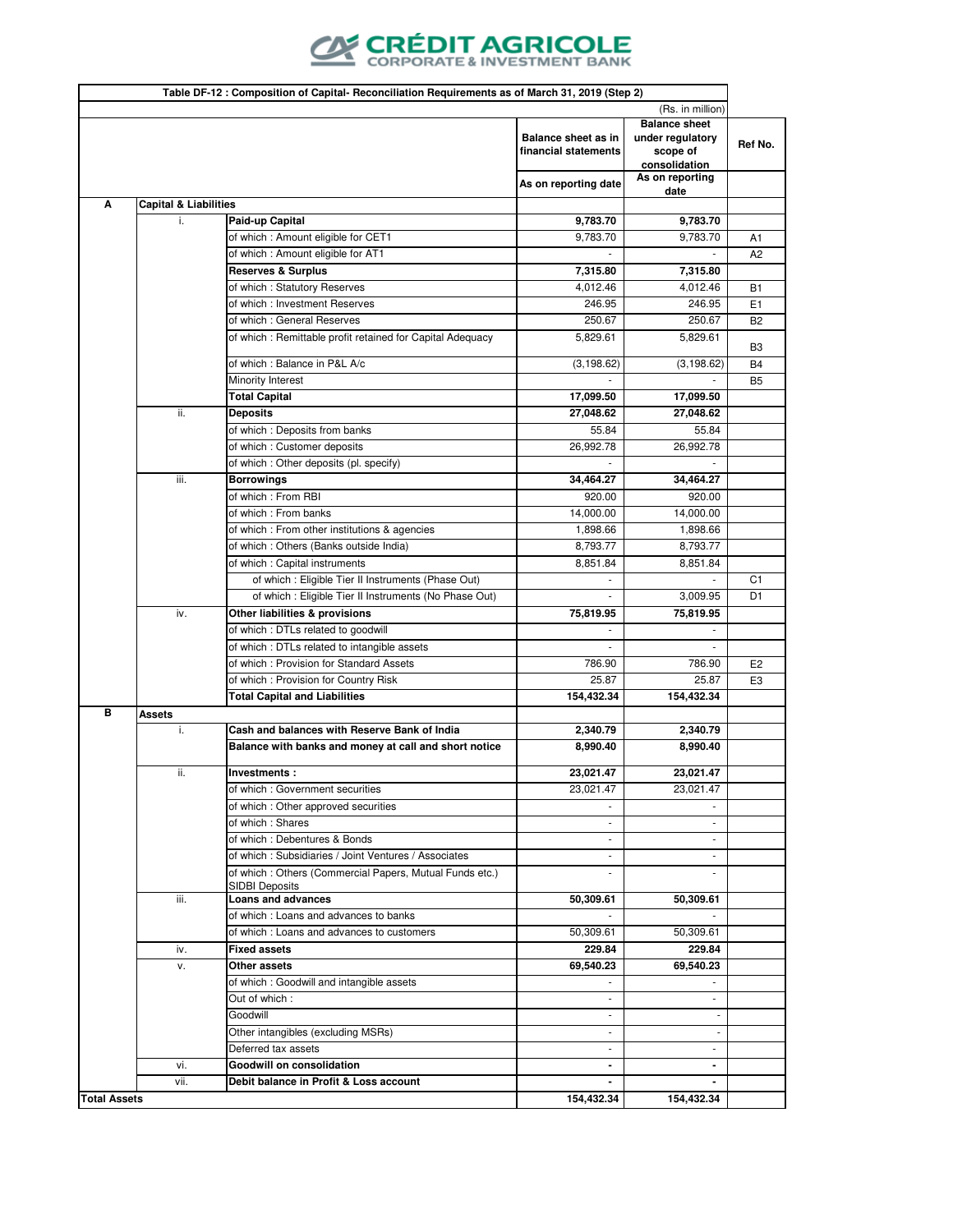

|   | Extract of Basel III common disclosure template (with added column) - Table DF-11 (Step 3)                                      |                                                               |                                                                                                                                   |  |  |  |
|---|---------------------------------------------------------------------------------------------------------------------------------|---------------------------------------------------------------|-----------------------------------------------------------------------------------------------------------------------------------|--|--|--|
|   | <b>Common Equity Tier 1 capital: instruments and reserves</b>                                                                   |                                                               |                                                                                                                                   |  |  |  |
|   |                                                                                                                                 | <b>Component of</b><br>regulatory capital<br>reported by bank | Source based on reference<br>numbers / letters of the balance<br>sheet under the regulatory scope<br>of consolidation from step 2 |  |  |  |
|   | Directly issued qualifying common share (and<br>equivalent for non-joint stock companies) capital plus<br>related stock surplus | 9,783.70                                                      | A <sub>1</sub>                                                                                                                    |  |  |  |
| 2 | Retained earnings                                                                                                               |                                                               |                                                                                                                                   |  |  |  |
| 3 | Accumulated other comprehensive income (and other<br>reserves)                                                                  |                                                               | $B1 + B2 + B3 + B5$                                                                                                               |  |  |  |
| 4 | Directly issued capital subject to phase out from CET1<br>(only applicable to non-joint stock companies)                        |                                                               |                                                                                                                                   |  |  |  |
| 5 | Common share capital issued by subsidiaries and<br>held by third parties (amount allowed in group CET1)                         |                                                               |                                                                                                                                   |  |  |  |
| 6 | Common Equity Tier 1 capital before regulatory<br>adjustments                                                                   | 9,783.70                                                      |                                                                                                                                   |  |  |  |
| 7 | Prudential valuation adjustments                                                                                                |                                                               |                                                                                                                                   |  |  |  |
| 8 | Goodwill (net of related tax liability)                                                                                         |                                                               |                                                                                                                                   |  |  |  |